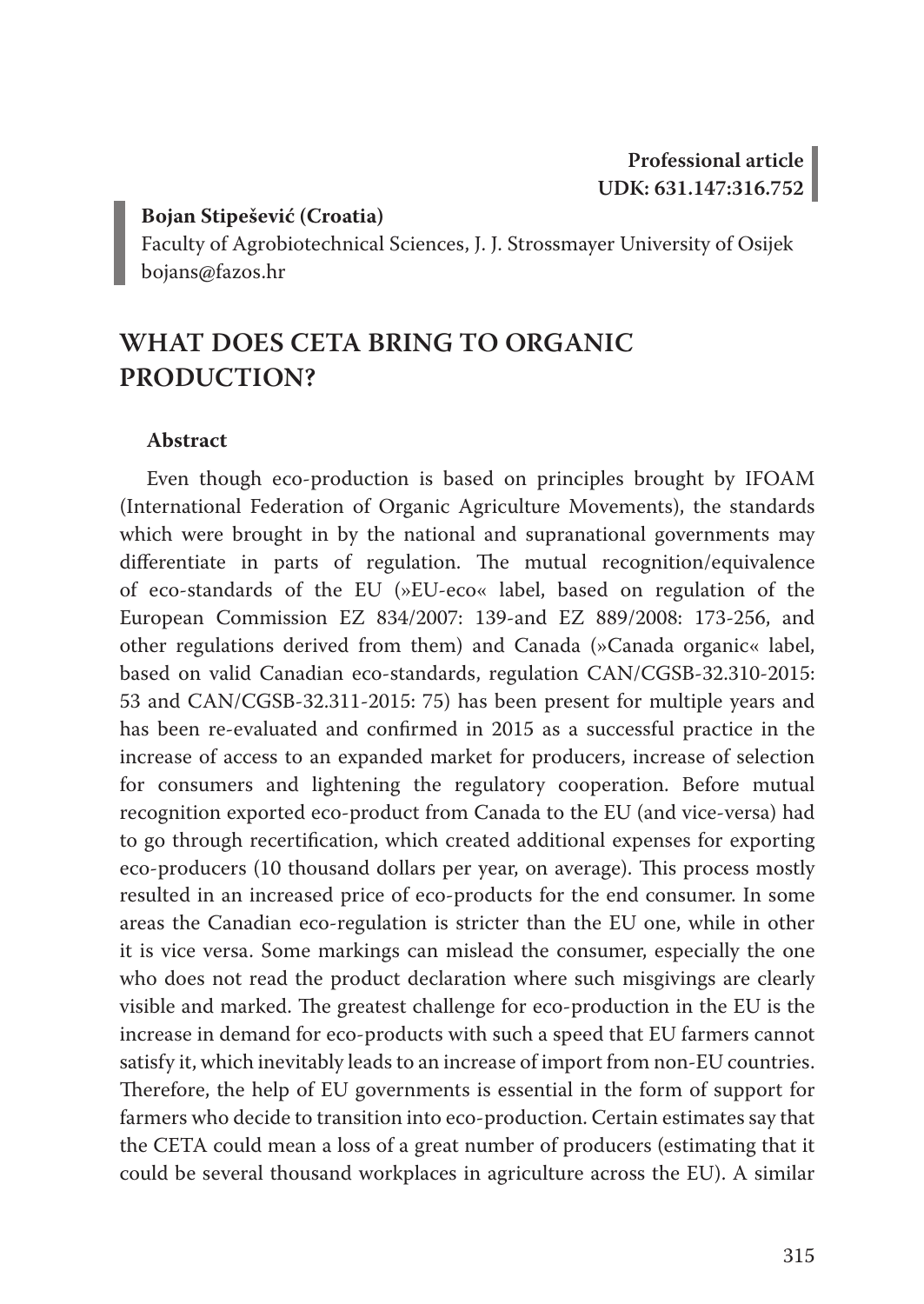agreement between the US and Mexico already led to a loss of workplace for 2 million people in Mexico in the midst of inability to compete with the industrial production of the US. The greatest fear present in eco-production is that the international agricultural businesses can force national and supranational governments to lower standards by using lawsuits, which can consequentially result in lower standards in eco-production on both sides of the Atlantic and influence the environment. It is not based on the scientific/expert arguments which governs the ecological agriculture, but a pure race for profit. Therefore, it can be expected that, once again, »greed overcomes reason«. Nevertheless, the high set »bar« of eco-production »from both sides of the pond« is the best »defence« against the fear that CETA will bring any novelties into the life of ecoproducers.

**Key words:** organic production, CETA, trade agreement, EU, Canada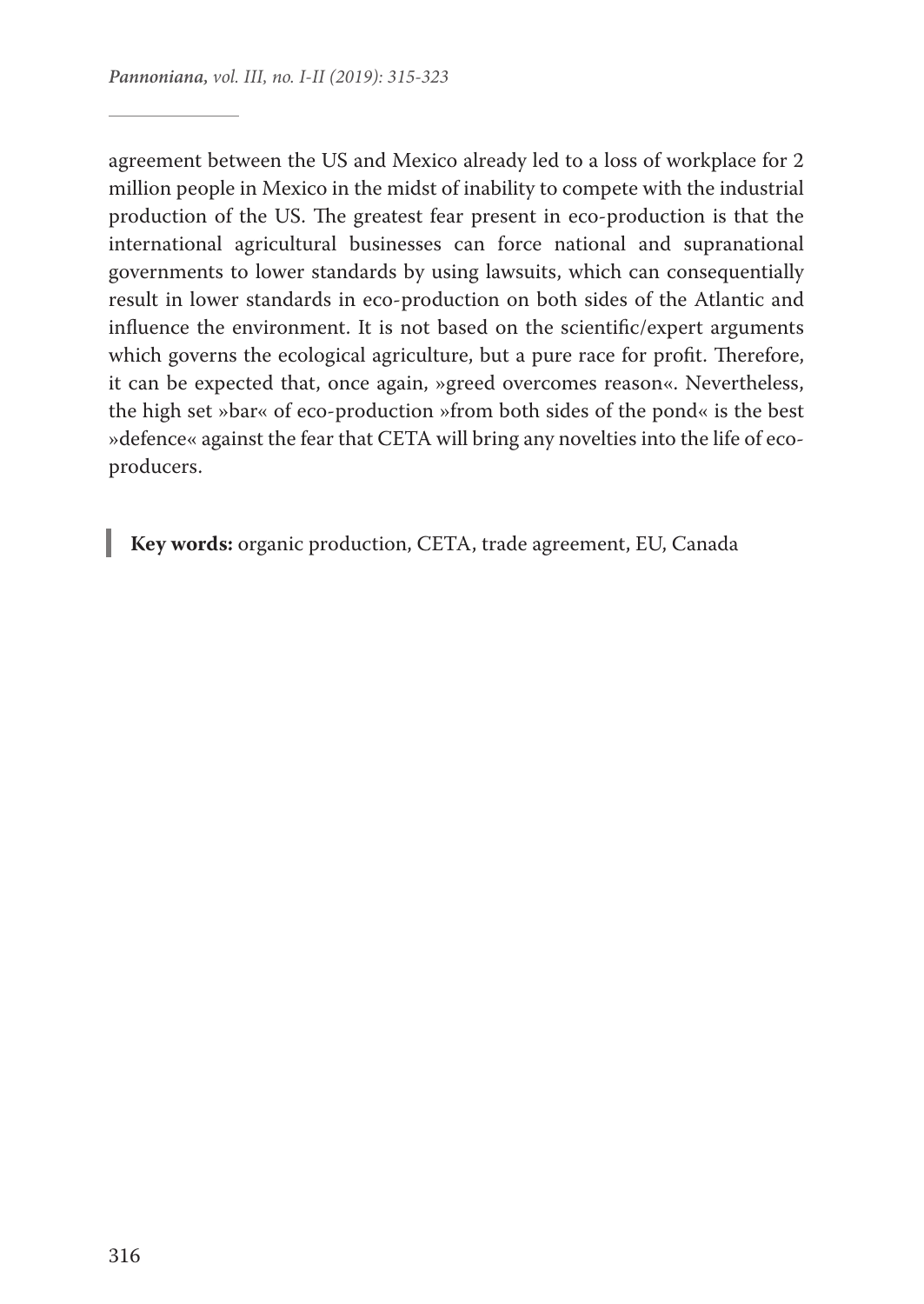#### **What is organic agriculture?**

Organic ("Eco") agriculture, as such, is a notion which we in Croatia use to mark agricultural production defined by the law on organic production of the European Union (Regulation of the European Commission EZ 834/2007: 139- 161 and EZ 889/2008: 173-256), and the legal framework of which rests on the principles and guidelines given by the International Federation of Organic Agriculture Movements - IFOAM. IFOAM, as such, existed since 1972 (Godinho, 2012: 3) and was based in Versailles, France as a response to the need to coordinate an ever-growing number of farmers, scientists, and experts concerned for the negative consequences which conventional agricultural production has on the environment. The world still hadn't practically "cooled off" from the enthusiasm with the so-called "green revolution", a series of technological improvements in agricultural production based on the introduction of high-yielding cultivars of the most significant crops, followed by perfecting agrotechnology and a strong chemical influence on agricultural production through mineral fertilizers and chemicals to control unwanted organisms in crops (the usual term "protective agents" somewhat hides the true nature of these chemicals) which were the "brainchild" of Norman Borlaug who received a Nobel peace prize in 1970 because it was the first time that mankind was "handed" promising tools to fight world starvation. Unfortunately, as with every other "revolution", this "green" one could not go victimless, not human for starters, which somewhat concealed and reduced the dangers of introducing excess amounts of fertilizer and toxic substances which were non-existent and unknown in nature until then into food chains which were in immediate contact with agricultural surfaces, but also to habitats which were thousands of kilometres away.

The principles of organic agriculture are essentially reduced to a lesser influence of agricultural product to the environment, which can be achieved with growing plant cultivars and animal breeds adapted to local agroenvironmental conditions, proper change in crops of different plant families, "green fertilization" i.e. growing crops the purpose of which is maintenance, repair and increasing the quality of ground, a mixed growth of multiple cultures on the same area (so-called biodiversity) and other technical solutions which were "forgotten" by conventional agriculture in the midst of an increase in the use of chemicals. Also, an accent has been put on a healthy life of animals where, in organic agriculture, it has been taken into account that animals are not grown in inadequate conditions without a constant stress to their organism which disrupts their quality of life and, thereby, the product which we are counting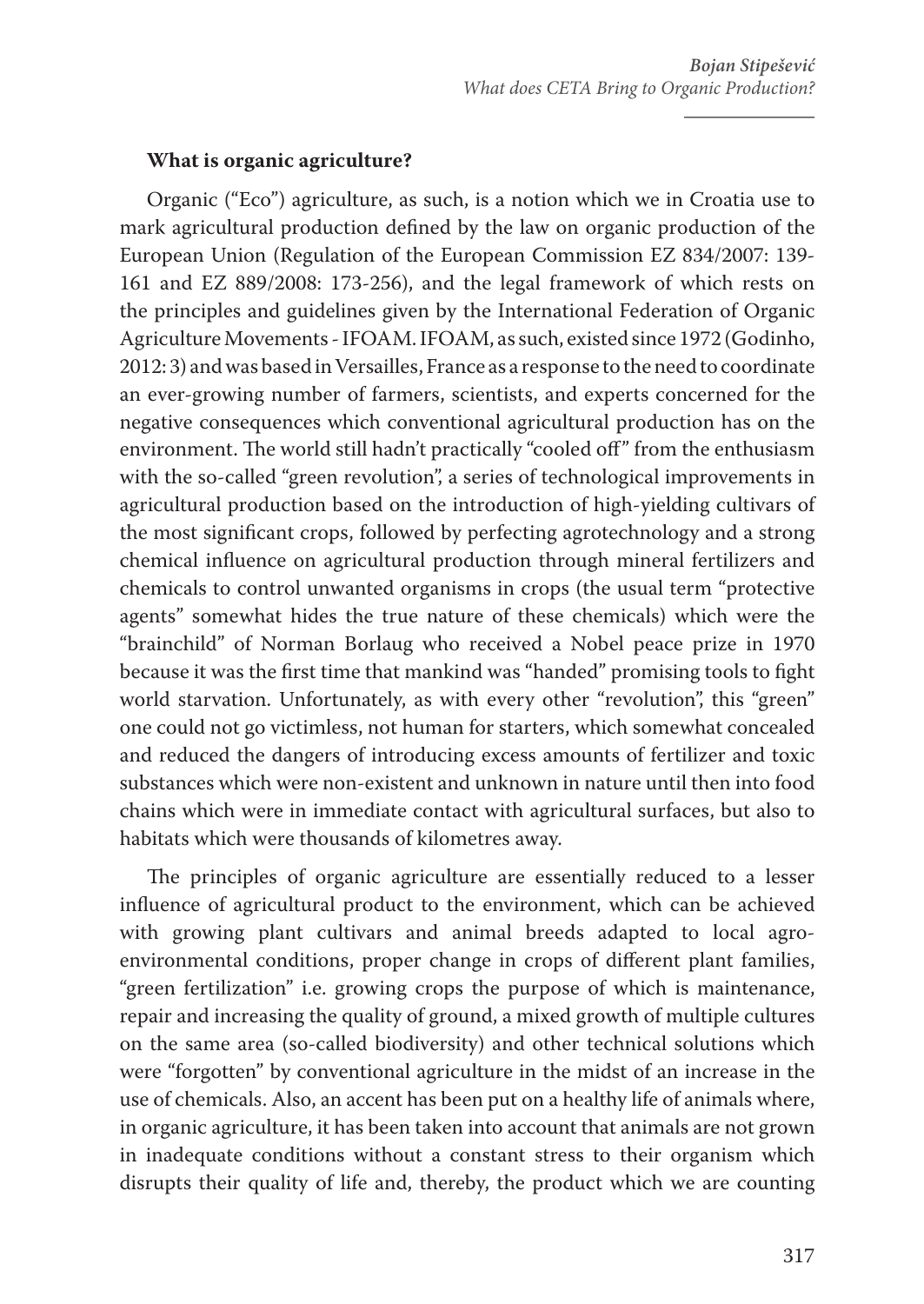on from those animals. That is how a wholesome, holistic approach strives for a high degree of self-sustainability of the farmland complex with as less need for outside influence as possible with all the measures of experience and sciencebased "prevention", while "curation" is based on traditional preparations, natural materials, and matters which are proven to decompose in nature into harmless compounds without dangerous residues and a creation of resistance to a harmful accompanying complex (disease, vermin, weeds). Also, a good portion of those permitted agents has more of a repellent action for unwanted organisms than a toxic one. In search for such a dynamic balance, it is permitted to also reach for solutions offered by biodynamic agriculture, based on the teachings of antroposophy, a combination of teachings started by Rudolf Steiner back in 1924 (Habunek, 2001: 1-258). Contrary to that, the use of genetically modified organism has been expressly prohibited in the midst of proven and potential negative effects on the environment (Friedlander, 1999: 1; Wallheimer, 2009: 1). Ecological production is also in a special surveillance and confirmation system and all segments of production, processing, and sales are supervised by the socalled "supervisory stations" (Bioinspekt, 2013: 1), thereby adding to the security of the food "from field to table", protection of the environment and other aspects of such agriculture.

#### **Are there differences in organic agriculture between the EU and Canada?**

Even though organic production has been originally based on principles brought by IFOAM (International Federation of Organic Agriculture Movements), the standards which the national and supranational governments introduced may differentiate in parts of regulation. Croatia also, prior to integration into the European Union, had its own special Law on Ecological Agriculture (NN 12/2001: 222), which was even then greatly complementary to the regulation of the European Union and was different in the part of declaring the permitted agents which were, at the time, available on the Croatian market.

The mutual recognition/equivalence of the eco-standards of the EU (»EUeco« label, based on the regulations of the European Commission EZ 834/2007: 139-161 and EZ 889/2008: 173-256 and other regulation derived from them) and Canada (»Canada organic« label, based on valid eco-standards, regulation CAN/ CGSB-32.310-2015: 53 and CAN/CGSB-32.311-2015: 75) has been active for multiple years and has been re-evaluated and confirmed in 2015 as a successful practice in the increase of approach to an expanded market for producers,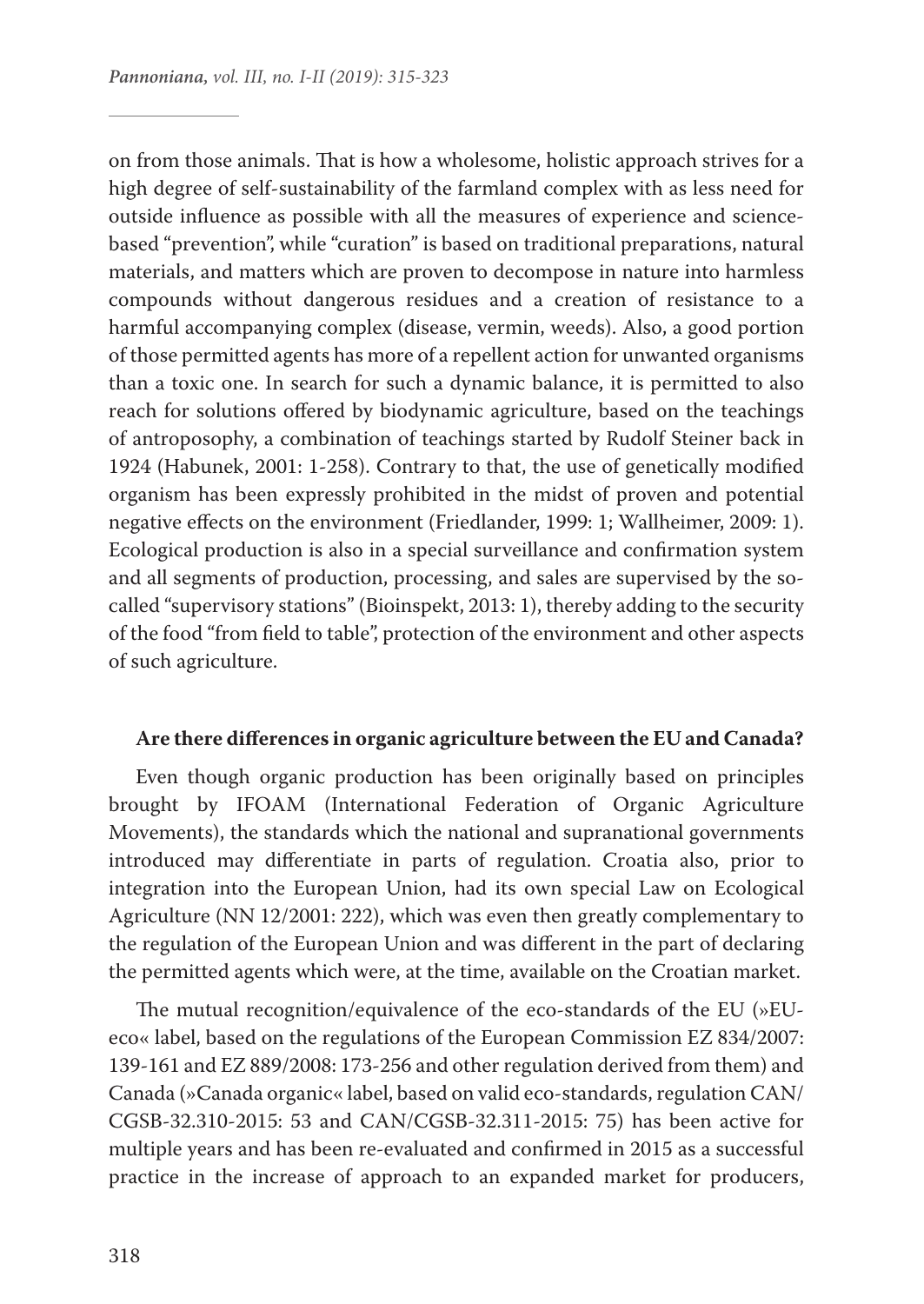expansion in choice for consumers and making regulatory cooperation easier. Namely, before mutual recognition, when exporting from Canada to the EU, and EU to Canada, an eco-product had to go through recertification i.e. the exported product from Canada, which was already certified by the Canadian certifier, had to go through the certification by one of the governing EU bodies which, of course, created additional costs for eco-producers exporters (around 10 thousand dollars on average per year). That kind of "dual taxation", as a rule, resulted in a larger price of eco-products for the end consumer and products were not competitive on the export market in relation to local ecological products. In spite of synchronizing and accepting legal tools from both sides, there are still differences in some areas and some markings on the declaration can lead to misleading the consumer, especially one who does not read the product declaration where such misgivings are clearly visible and marked.

#### **Potential threats of CETA**

The greatest challenge for organic product in the Eu is the growth of demand for organic products with such a speed that EU farmers cannot satisfy it, which will inevitably lead to an increase in importing from non-EU countries. Therefore, the help of the governments of EU countries is necessary in the form of more support for farmers who decide to transition to eco-production. Certain estimates (Moore, 2014: 1) say that an international agreement like TTIP, the "big brother" to CETA, could mean a loss of a great number of producers (estimates say that it could be several thousand jobs in the agriculture across the EU). A similar agreement between the US and Mexico (North American Free Trade Agreement, so-called NAFTA) already caused the 2 million people to lose their jobs in Mexico in the midst of inability to compete to the industrial production of the US (Cypher, 2011: 61-69). The greatest fear present in ecoproduction is that the international agricultural businesses can force national and supranational governments to lower standards by using lawsuits (ORC, 2016: 1), which can consequentially result in lower standards in eco-production on both sides of the Atlantic, influence the environment and human health. It is not based on scientific/expert arguments which lead organic agriculture, but on a pure race for profit. Therefore, it can be expected that once again "greed overcomes reason". Nevertheless, the high set »bar« of eco-production »from both sides of the pond« is the best »defence« against the fear that CETA will bring any novelties into the life of eco-producers.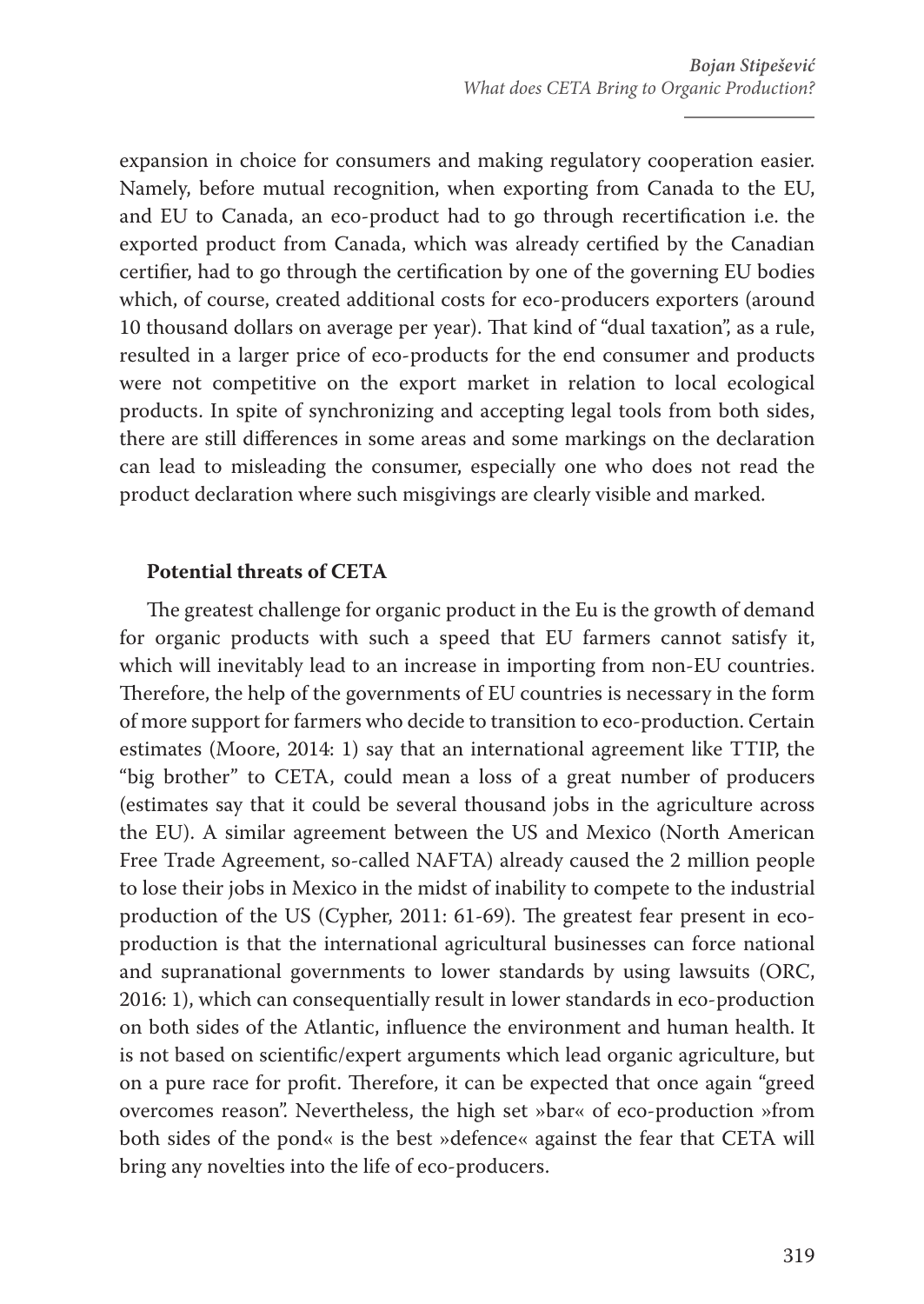### **References**

- 1. Bioinspekt (2013) Koraci do eko-znaka. *Bioinspekt*, www.bioinspekt.hr. (2017-11-10)
- 2. CAN/CGSB-32.310-2015 (2015) National Standard of Canada, Organic production systems. General principles and management standards. Canadian General Standards Bord, Standards Council of Canada. p. 53.
- 3. CAN/CGSB-32.311-2015 (2015) National Standard of Canada, Organic production systems: Permitted substances lists. Canadian General Standards Bord, Standards Council of Canada. p. 75.
- 4. Cypher, J. M. (2011) Mexico since Nafta. New Labor Forum. Vol. 20, No. 3, p. 61–69. https://journals.sagepub.com/doi/10.4179/NLF.203.0000009 (2017- 10-10)
- 5. EZ 834/2007 (2007) Zakon o provedbi uredbe vijeća (EZ) No. 834/2007 o ekološkoj proizvodnji i označavanju ekoloških proizvoda. *Službeni list Europske unije*, Vol. 15, No. 8, p. 139-161.
- 6. EZ 889/2008 (2008) Uredba komisije (EZ-a) br. 889/2008 o podrobnim pravilima za provedbu Uredbe Vijeća (EZ-a) No. 834/2007 o organskoj proizvodnji i označavanju organskih proizvoda u pogledu organske proizvodnje, označavanja i nadzora. *Službeni list Europske unije*, Vol. 15, No. 8, p. 173-256.
- 7. Friedlander, B. (1999) Toxic pollen from widely planted, genetically modified corn can kill monarch butterflies, Cornell study shows. *Cornell chronicle*, New York: Media Relations Office, Cornell University. https://news.cornell. edu/stories/1999/04/toxic-pollen-bt-corn-can-kill-monarch butterflies (2017-10-10)
- 8. Godinho, D. (2012) Organic without Boundaries. *IFOAM celebrating 40 years, 1972-2012*. Bonn: IFOAM Publications, Bonn, p. 11.
- 9. Habunek, R. (2001) *Rudolf Steiner: Poljoprivredni tečaj: Duhovno znanstvene osnove za napredak poljoprivrede: osam predavanja, uvodni govor i razgovori održani u Koberwitzu kraj Breslaua od 7. do 16. lipnja 1924. i predavanje*  održano 20. lipnja 1924. Zagreb: Antropozofsko društvo "Marija Sofija", AGM, 2001, p. 258.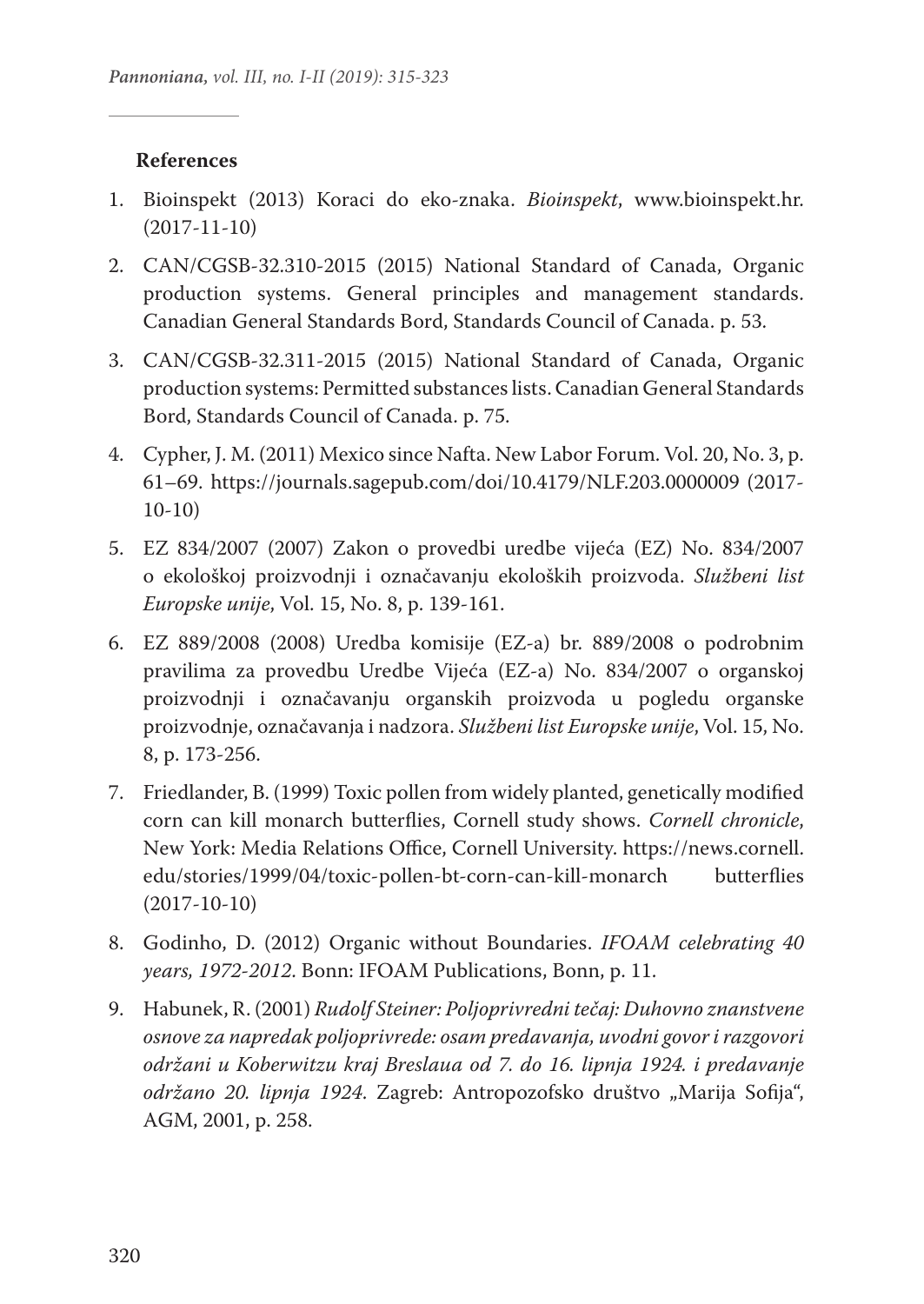- 10. Moore, O. (2014) *What might TTIP mean for organic farming and food?. Agricultural and Rural Convention*. Brussels: Belgium. 02.05.2014. http:// www.arc2020.eu/what-might-ttip-mean-for-organic-farming-and-food/ (2017-10-11)
- 11. NN 12/2001 (2001) Zakon o ekološkoj proizvodnji poljoprivrednih i prehrambenih proizvoda. *Narodne Novine*, Zagreb, p. 222.
- 12. ORC (2016) *Organic Farming at Risk from TTIP Trade Deal. Organic Research Centre*, e-Bulletin, 14.01.2016. http://www.organicresearchcentre. com/?i=articles.php&art\_id=814&go=Information%20and%20publications (2017-10-9).
- 13. Wallheimer, B. (2009) Purdue University: Farmers Relying on Herbicide Roundup Lose Some of its Benefit. *ScienceDaily*, 16 April 2009. https:// www.sciencedaily.com/releases/2009/04/090414153529.htm (2017-10-10)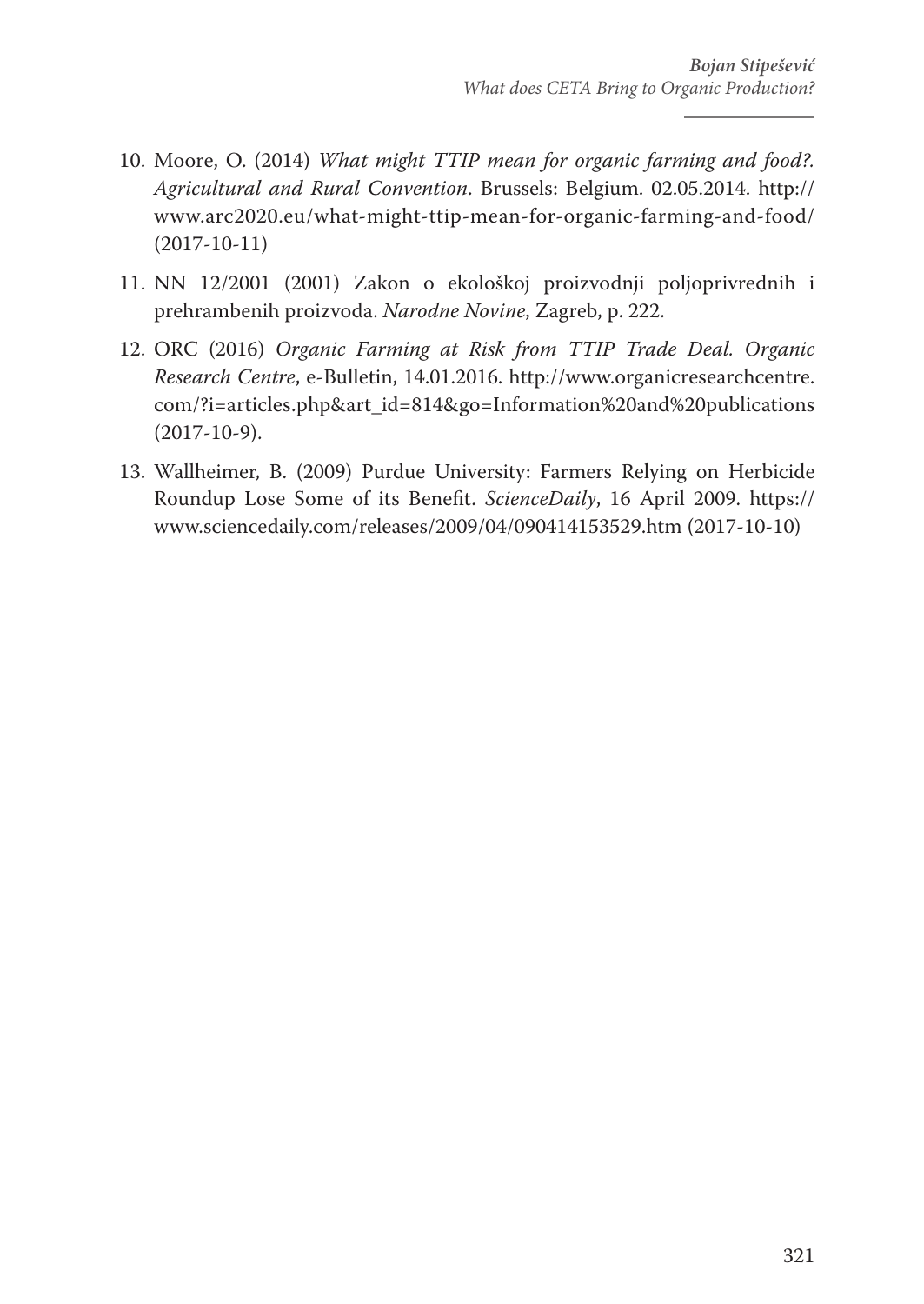#### **Bojan Stipešević (Hrvatska)**

Fakultet agrobiotehničkih znanosti, Sveučilište J. J. Strossmayera u Osijeku, bojans@fazos.hr

## **ŠTO DONOSI CETA EKOLOŠKOJ PROIZVODNJI?**

#### **Sažetak**

Iako je eko-proizvodnja izvorno bazirana na principima koje je donio IFOAM (International Federation of Organic Agriculture Movements, Međunarodna federacija pokreta za ekološku poljoprivredu), standardi koje su uvele nacionalne i nadnacionalne vlade mogu se razlikovati u dijelovima regulative. Međusobno priznavanje/ekvivalencija eko-standarda EU (oznaka »EU-eko«, na osnovi regulativa Europske komisije EZ 834/2007: 139-161 i EZ 889/2008: 173-256, te ostalih iz njih proizašlih regulativa) i Kanade (oznaka »Canada organic«, na osnovi važećih kanadskih eko-standarda, regulative CAN/CGSB-32.310-2015: 53 i CAN/CGSB-32.311-2015: 75) postoji već više godina, te je re-evaluirana i potvrđena 2015. godine kao uspješna praksa u povećanju pristupa proširenom tržištu za proizvođače, proširenju izbora za potrošače te olakšavanju regulatorne suradnje. Prije međusobnog priznavanja, pri izvozu iz Kanade u EU (i obrnuto) eko-proizvod je morao proći re-certifikaciju, što je stvaralo dodatne troškove eko-proizvođačima izvoznicima (u prosjeku desetak tisuća dolara godišnje), što je u pravilu rezultiralo većom cijenom eko-proizvoda za krajnjeg potrošača. U nekim područjima, kanadska je eko-regulativa stroža od EU regulative, u nekim područjima je obrnuto, a neke oznake mogu dovesti u zabludu potrošača, napose onog koji ne čita deklaraciju sastojaka proizvoda, gdje su takve nedoumice jasno vidljive i obilježene. Najveći izazov za ekološku proizvodnju u EU jest porast potražnje ekoproizvoda tolikom brzinom da je farmeri iz EU ne mogu zadovoljiti, što će neminovno dovesti do povećanja uvoza iz ne-EU zemalja. Stoga je neophodna pomoć vlada zemalja EU u izraženijoj potpori farmerima koji se odluče na prijelaz na eko-proizvodnju. Određene procjene govore da bi sporazum CETA mogao značiti gubitak velikog broja proizvođača (procjene govore da bi se moglo raditi o više tisuća agro-radnih mjesta širom EU), a sličan sporazum između SAD i Meksika već je doveo do gubitka posla 2 milijuna ljudi u Meksiku, uslijed nemogućnosti konkuriranja industrijskoj poljoprivredi SAD-a. Najveći prisutni strah i u eko-proizvodnji je taj da međunarodni agro-biznisi